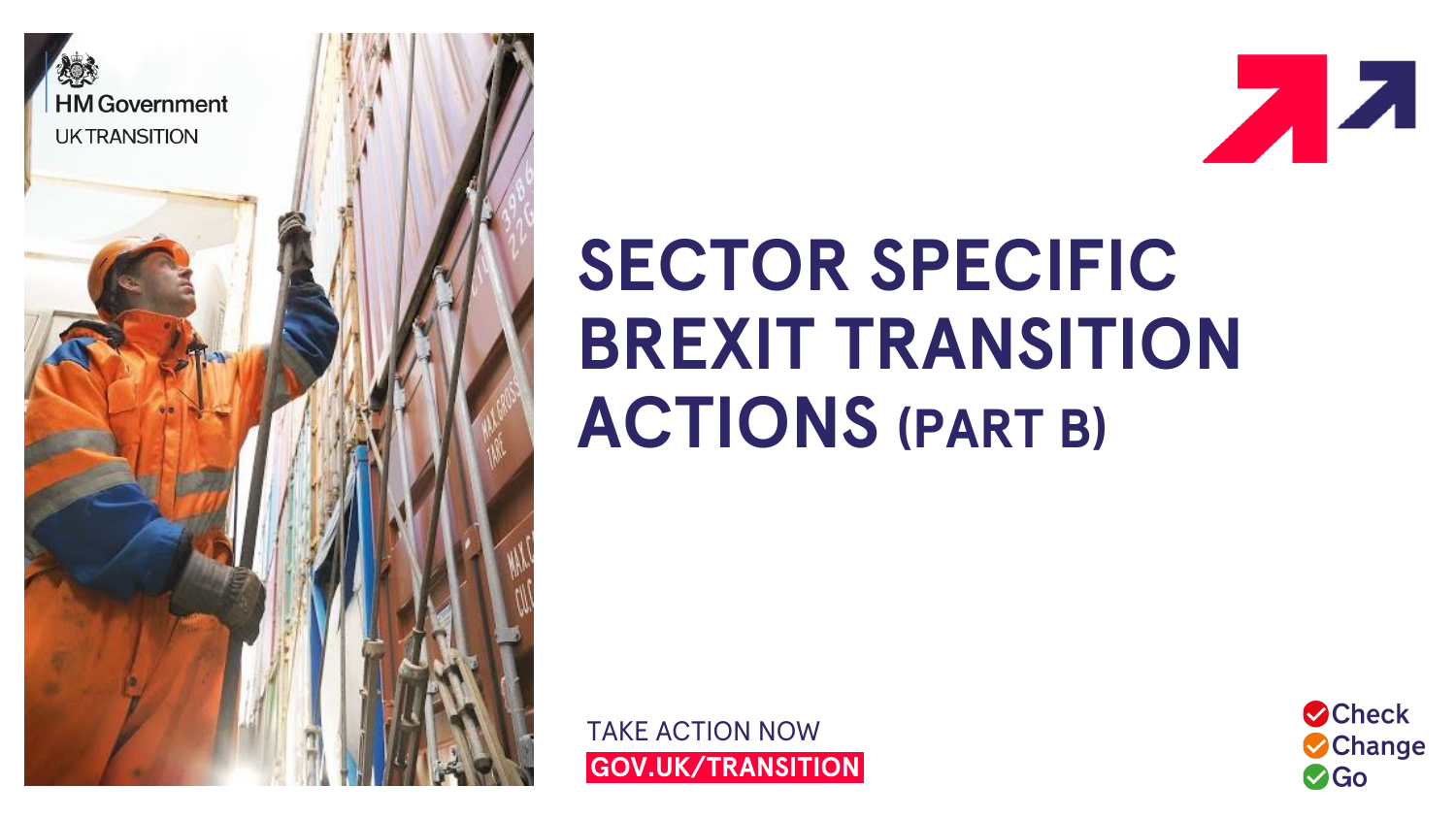

| <b>CONTENTS</b>                  |     |
|----------------------------------|-----|
| · Introduction                   | 3.  |
| <b>- Aerospace</b>               | 4.  |
| <b>Automotive</b>                | 5.  |
| • Chemicals                      | 6.  |
| <b>Construction</b>              | 7.  |
| • Consumer goods                 | 8.  |
| <b>Electronics and machinery</b> | 9.  |
| <b>- Life Sciences</b>           | 10. |
| • Metals and materials           | 11. |
| • Professional business services | 12. |
| ■ Retail                         | 13. |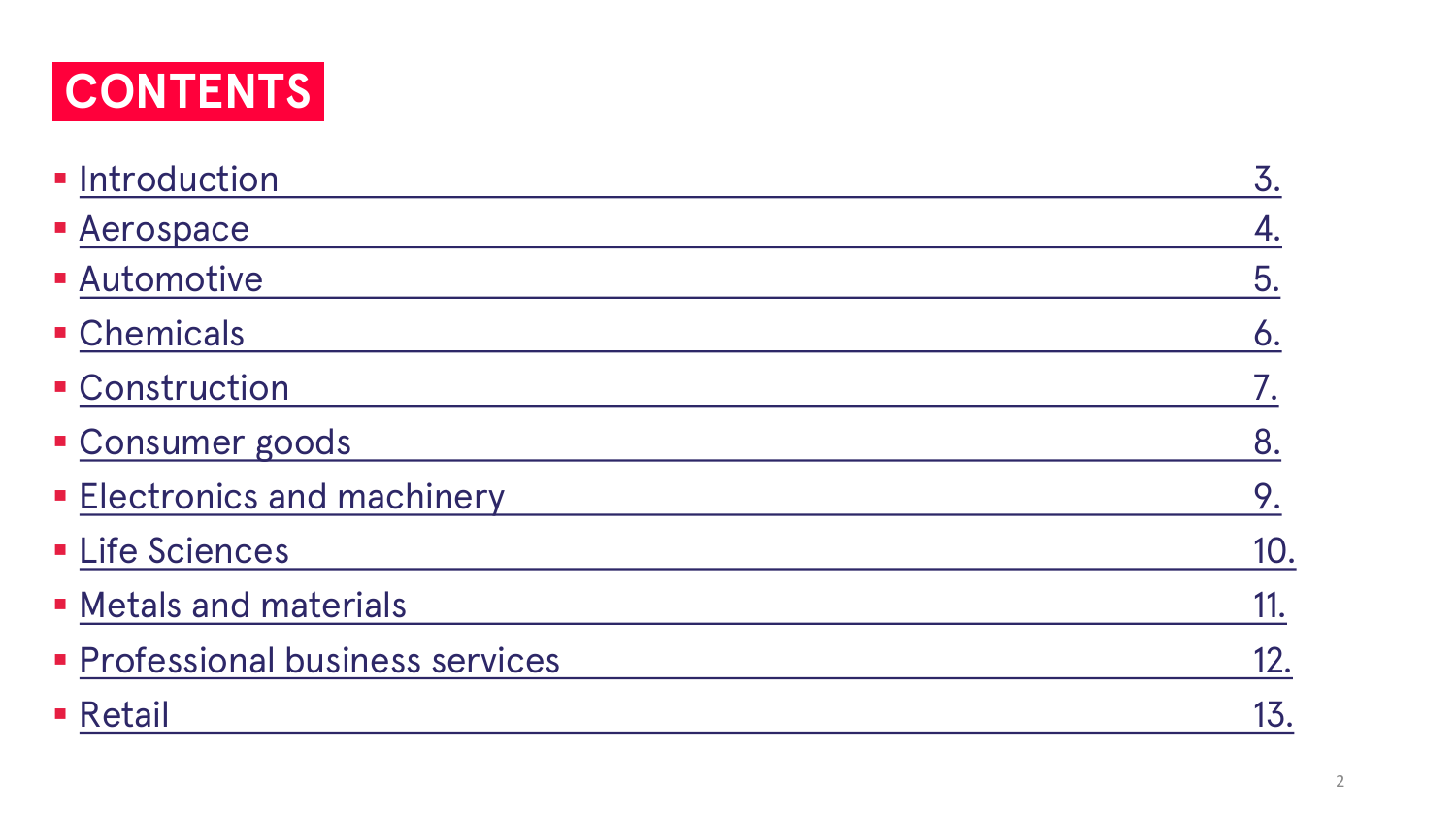## **INTRODUCTION**

The UK has left the EU and now has a free trade agreement based on zero tariffs and zero quotas where goods meet the relevant rules of origin. It takes the UK completely out of the EU's customs union, the EU's single market and the EU's entire legal order. This means businesses should continue to adapt to operate in an independent trading nation.

Businesses can watch the new **[on demand videos](https://www.workcast.com/register?cpak=1070296099921910)** which explain how businesses can adapt to the changes.

#### **What is the purpose of this document?**

- This document provides you with information about important actions for 10 sectors of the economy:
	-
- Aerospace **Electronics and Machinery**

**Services** 

- Automotive **Example 1** Life Sciences
- **Chemicals ■** Metals and Materials
- **Construction Professional and Business**
- **Consumer Goods ■** Retail

#### **Important to know:**

#### ▪ **Free movement changes**

The way businesses hire from the EU has changed. Free movement has ended and the new points-based immigration system introduces job, salary and language requirements for those wanting to come to the UK to work. Businesses need a sponsor licence to hire eligible skilled workers from outside the UK. Getting a licence normally takes 8 weeks and fees apply.

This does not apply when hiring Irish citizens or those eligible for status under the EU Settlement Scheme.

#### ▪ **Customs Declarations changes**

Most businesses will need to work with a specialist, like a freight forwarding company or fast parcel operator, to complete import and export declarations.

#### ▪ **If businesses are moving goods into, out of, or through Northern Ireland, they need to check the latest guidance**

The Northern Ireland Protocol has come into force. There are special provisions which only apply in Northern Ireland so if a business moves goods into, out of, or through Northern Ireland they need to check the latest **[guidance on GOV.UK](https://www.gov.uk/government/collections/moving-goods-into-out-of-or-through-northern-ireland)**

#### ▪ **Rules of Origin changes**

Rules of Origin concerns where a product was manufactured and determines the 'economic nationality' of a good for international trade. The Agreement ensures there will be zero tariffs or quotas on trade between the UK and the EU, where goods meet the relevant rules of origin, and includes provisions to facilitate trade and address non-tariff barriers for UK exports to the EU and vice versa.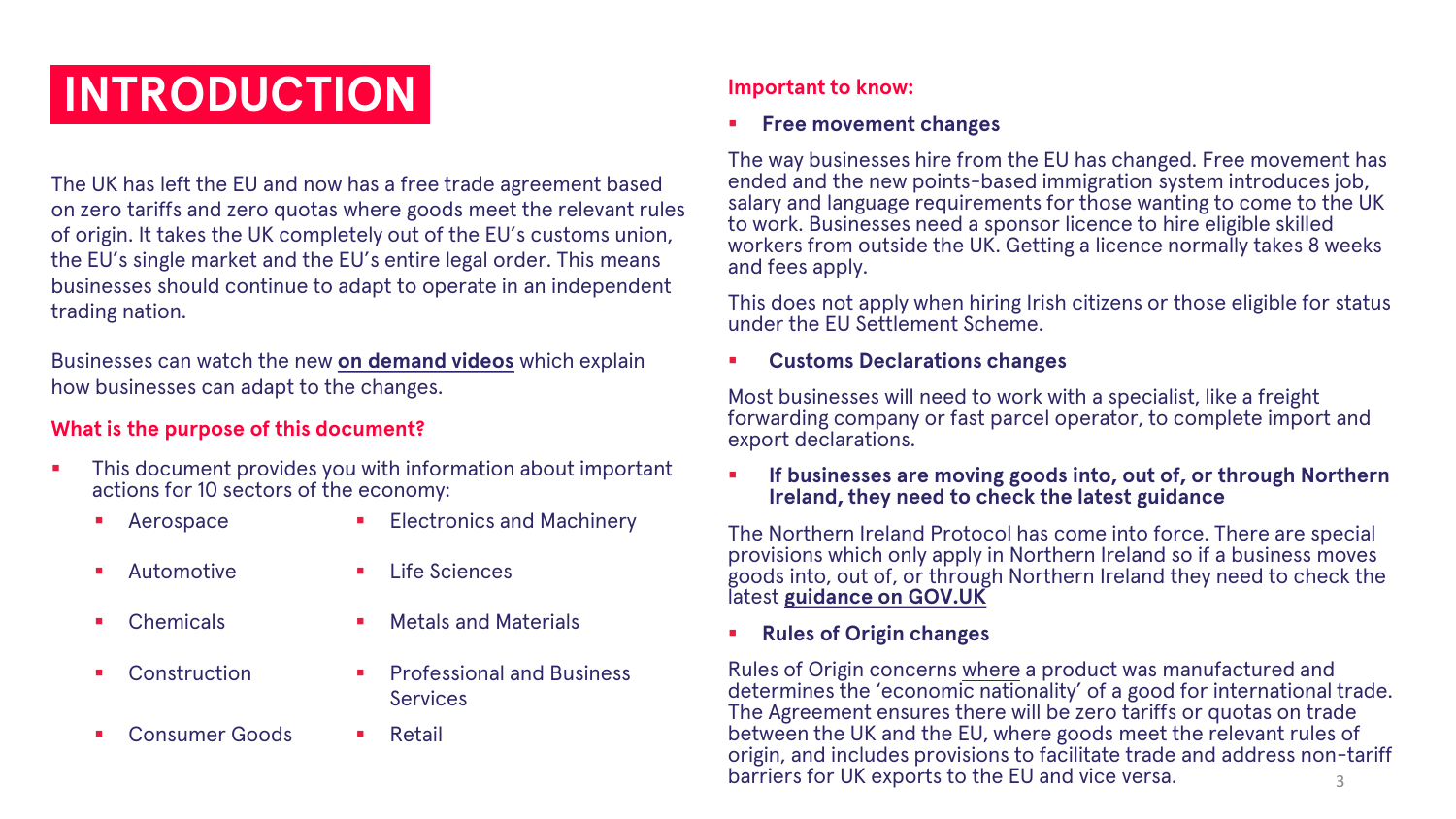### **iAEROSPACEi**

**Aerospace businesses should visit [gov.uk/transition](https://www.gov.uk/transition) to find out what new rules they need to follow.** Use the **[Brexit Checker tool](https://www.gov.uk/transition-check/questions)** to get a personalised list of actions for your business.

**Aerospace businesses should take these four actions as a start:**

- **1. Visit GOV.UK to find out how they can continue to trade with the EU.**
	- To continue trading with the EU, businesses need to follow new rules for importing and exporting, including changes to customs processes and licencing.
	- Before businesses attempt to move their goods, they will need to get ready to make customs declarations – these are now needed for all exports from the UK and if businesses are importing controlled goods. If they import goods that are not controlled, they may be able to delay making their declarations for up to six months.
	- More information is available **[here on GOV.UK](https://www.gov.uk/topic/business-tax/import-export)**
- **2. Understand what aviation safety certification will be needed from the CAA and EASA to get products on the market in the UK and EU.**
	- Organisations producing, maintaining or designing aircraft parts should check the Civil Aviation Authority microsite for guidance on how to adapt.
	- More information is available **[here](https://info.caa.co.uk/uk-eu-transition/)**.
- **3. Use GOV.UK to check rules on manufactured goods to ensure their business can sell them on the GB and EU markets.**
	- Businesses should use GOV.UK to check rules on manufactured goods, such as marking requirements and approvals needed, to ensure their business can sell them on the GB and EU markets
	- **More information is available [here on GOV.UK](https://www.gov.uk/guidance/placing-manufactured-goods-on-the-market-in-great-britain)**
- **4. Register with UK REACH to trade chemicals in UK and EU**
	- Businesses must register on the new UK REACH platform in order to continue to import and export chemicals in the UK.
	- To find out more about the new registration system, information is available **[here on GOV.UK](https://www.gov.uk/guidance/how-to-comply-with-reach-chemical-regulations)**

- **EXECUTE:** The way you **hire staff from the EU** has changed
- Moving certain goods requires **[customs declarations](https://www.gov.uk/topic/business-tax/import-export)**
- **The [Northern Ireland Protocol](https://www.gov.uk/government/collections/moving-goods-into-out-of-or-through-northern-ireland) is now in place**
- **[Rules of Origin](https://www.gov.uk/guidance/claiming-preferential-rates-of-duty-between-the-uk-and-eu)** changes **4**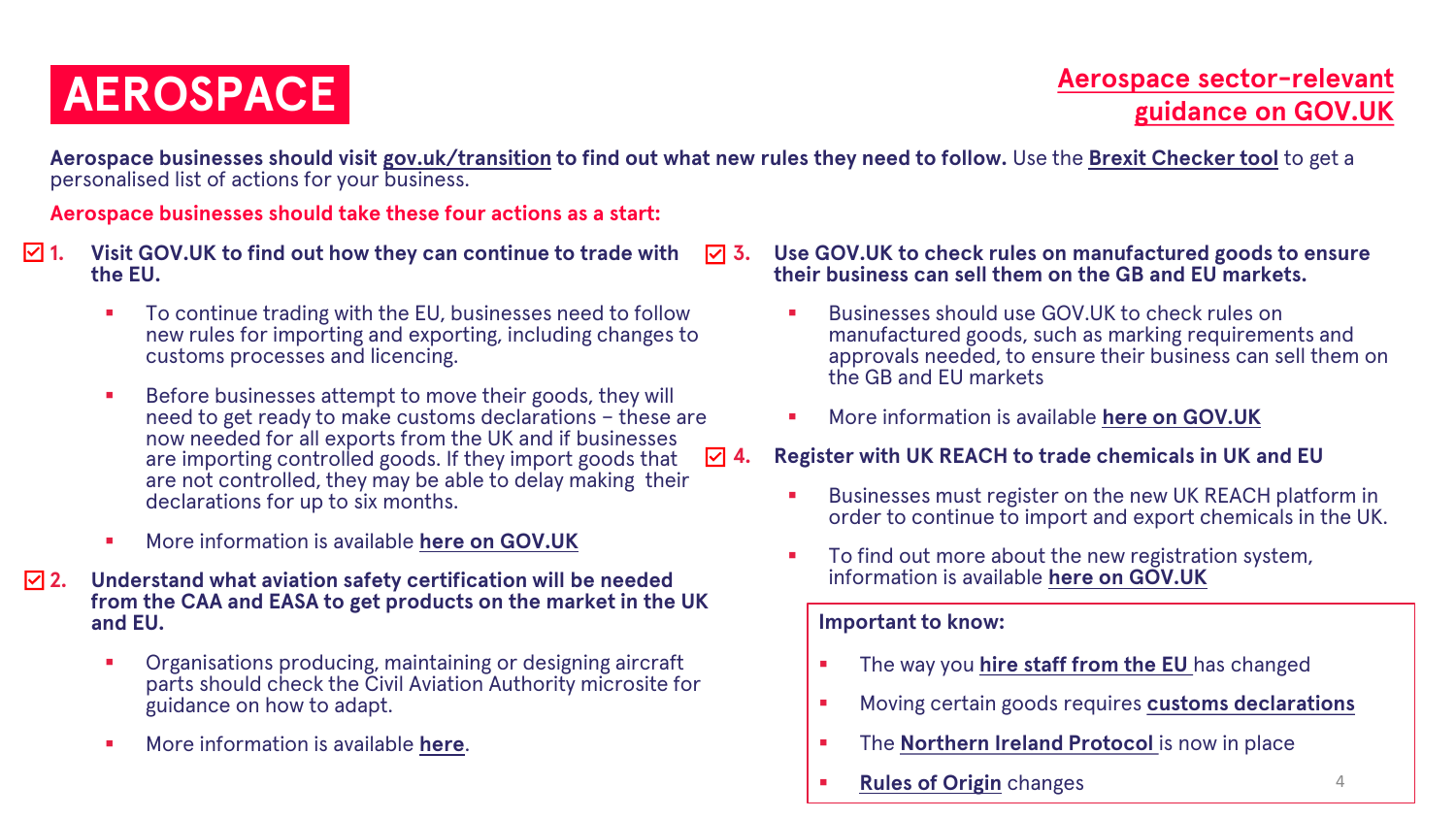## **AUTOMOTIVE**

### **[Automotive sector-relevant](https://www.gov.uk/government/collections/automotive-sector-end-of-transition-period-guidance)  guidance on GOV.UK**

**Automotive businesses should visit [gov.uk/transition](https://www.gov.uk/transition) to find out what new rules they need to follow.** Use the **[Brexit Checker tool](https://www.gov.uk/transition-check/questions)** to get a personalised list of actions for your business.

**Automotive businesses should take these four actions as a start:**

- **1. Visit GOV.UK to find out how they can continue to trade with the EU.** 
	- To continue trading with the EU, businesses need to follow new rules for importing and exporting, including changes to customs processes and licensing.
	- Before businesses attempt to move their goods, they will need to get ready to make customs declarations – these are now needed for all exports from the UK and if businesses are importing controlled goods. If they import goods that are not controlled, they may be able to delay making their declarations for up to six months.
	- More information is available **[here on GOV.UK](https://www.gov.uk/topic/business-tax/import-export)**
- **2. Check that their goods comply with Rules of Origin (RoO) and that they have the required evidence to trade tariff-free with the EU. There are some temporary simplifications in place for administrative requirements on origin, businesses should refer to the RoO guidance for detail.**
	- Businesses need to take action to access zero tariffs in the TCA. They must check that their goods comply with rules of origin requirements, make a declaration and ensure they have the correct evidence if they wish to claim preferential tariff rates when trading with the EU.
	- More information is available **[here on GOV.UK](https://www.gov.uk/guidance/claiming-preferential-rates-of-duty-between-the-uk-and-eu)**

#### **3. Use GOV.UK to identify how their business can be ready to sell certain goods in GB & EU**

- Businesses should use GOV.UK to check rules on manufactured goods, such as marking requirements and approvals needed, to ensure their business can sell them on the GB and EU markets
- **More information is available [here on GOV.UK](https://www.gov.uk/guidance/placing-manufactured-goods-on-the-market-in-great-britain)**

#### **4. Register with UK REACH to trade chemicals in UK and EU**

- Businesses must register on the new UK REACH platform in order to continue to import and export chemicals in the UK.
- To find out more about the new registration system, information is available **[here on GOV.UK](https://www.gov.uk/guidance/how-to-comply-with-reach-chemical-regulations)**

- The way you **hire staff from the EU** has changed
- Moving certain goods requires **[customs declarations](https://www.gov.uk/topic/business-tax/import-export)**
- The **Northern Ireland Protocol** is now in place
- **[Rules of Origin](https://www.gov.uk/guidance/claiming-preferential-rates-of-duty-between-the-uk-and-eu)** changes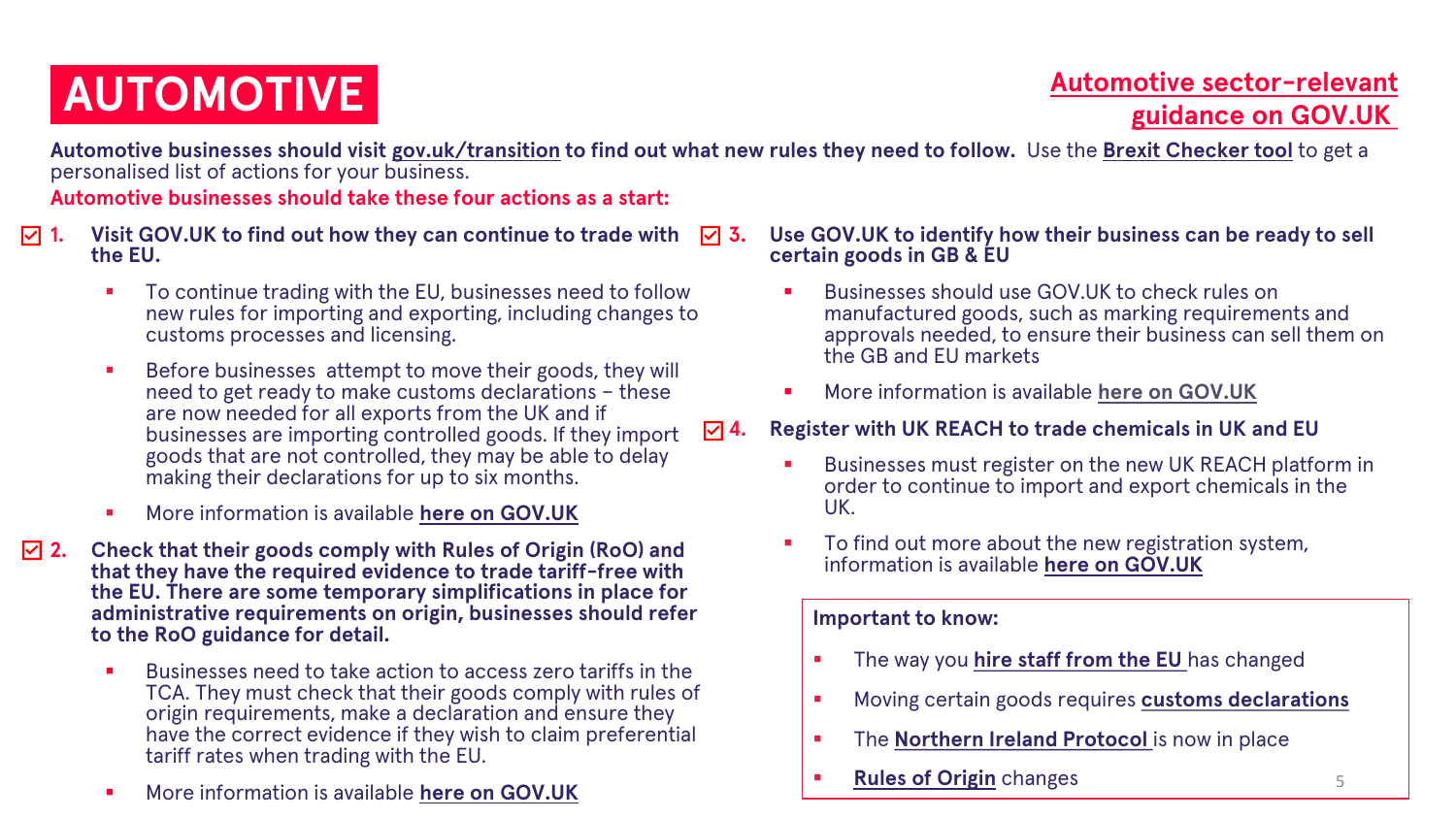**Chemicals sector-relevant CHEMICALS**<br> **iCHEMICALS**<br> **iCHEMICALS** 

**Chemicals businesses should visit [gov.uk/transition](https://www.gov.uk/transition) to find out what new rules they need to follow.** Use the **[Brexit Checker tool](https://www.gov.uk/transition-check/questions)** to get a personalised list of actions for your business.

**Chemicals businesses should take these four actions as a start:**

**1.** Visit GOV.UK to find out how you can continue to trade with the EU.  $\boxed{\triangledown}$  3.

- To continue trading with the EU, businesses need to follow new rules for importing and exporting, including changes to customs processes and licensing.
- Before businesses attempt to move their goods, they will need to get ready to make customs declarations – these are now needed for all exports from the UK and if businesses are importing controlled goods. If they import goods that are not controlled, they may be able to delay making their declarations for up to six months.
- More information is available **[here on GOV.UK](https://www.gov.uk/topic/business-tax/import-export)**
- **2. Check if a visa or work permit is required to travel to Europe for work purposes and apply if necessary.**
	- Anyone travelling for work purposes may need to apply for a visa, work permit or other documentation before travelling to the EU / EEA / Switzerland from 1 January 2021, particularly if they plan to stay longer than 90 in 180 days, or are carrying out activities not covered by a country's visa-waiver list. Whatever businesses and individuals are doing, we advise them to check the rules of the relevant Member State to find out if they need to apply.
	- More information is available **[here on GOV.UK.](https://www.gov.uk/visit-europe-1-january-2021/business-travel-extra-requirements)**
- **3. Check what actions they need to take under UK REACH, EU REACH and other chemical regulations to continue to manufacture and place chemicals on the Great Britain, Northern Ireland and EU markets.**
	- Businesses must register on the new UK REACH platform in order to continue to import and export chemicals in the UK. More [information is available on](https://www.hse.gov.uk/brexit/chemicals-brexit-guidance.htm) **[REACH](https://www.gov.uk/guidance/how-to-comply-with-reach-chemical-regulations)** and on **other chemical regulations.**
- **4. Check that their goods comply with rules of origin and that they have the required evidence to trade tariff-free with the EU.**
	- Businesses need to take action to access zero tariffs in the TCA. They must check that their goods comply with rules of origin requirements, make a declaration and ensure they have the correct evidence if they wish to claim preferential tariff rates when trading with the EU.
	- More information is available [here on GOV.UK](https://eur02.safelinks.protection.outlook.com/?url=https%3A%2F%2Fwww.gov.uk%2Fguidance%2Fclaiming-preferential-rates-of-duty-between-the-uk-and-eu&data=04%7C01%7CMaddy.Willson%40beis.gov.uk%7C98519a8fb604418d780708d8be0d53bd%7Ccbac700502c143ebb497e6492d1b2dd8%7C0%7C0%7C637468311734433045%7CUnknown%7CTWFpbGZsb3d8eyJWIjoiMC4wLjAwMDAiLCJQIjoiV2luMzIiLCJBTiI6Ik1haWwiLCJXVCI6Mn0%3D%7C1000&sdata=JgmrihQwevHIx%2FppaevnTdU8w%2FdWx0lJSUQMt5o03nc%3D&reserved=0)

- **.** The way you **hire staff from the EU** has changed
- Moving certain goods requires **[customs declarations](https://www.gov.uk/topic/business-tax/import-export)**
- **.** The **Northern Ireland Protocol** is now in place
- **[Rules of Origin](https://www.gov.uk/guidance/claiming-preferential-rates-of-duty-between-the-uk-and-eu)** changes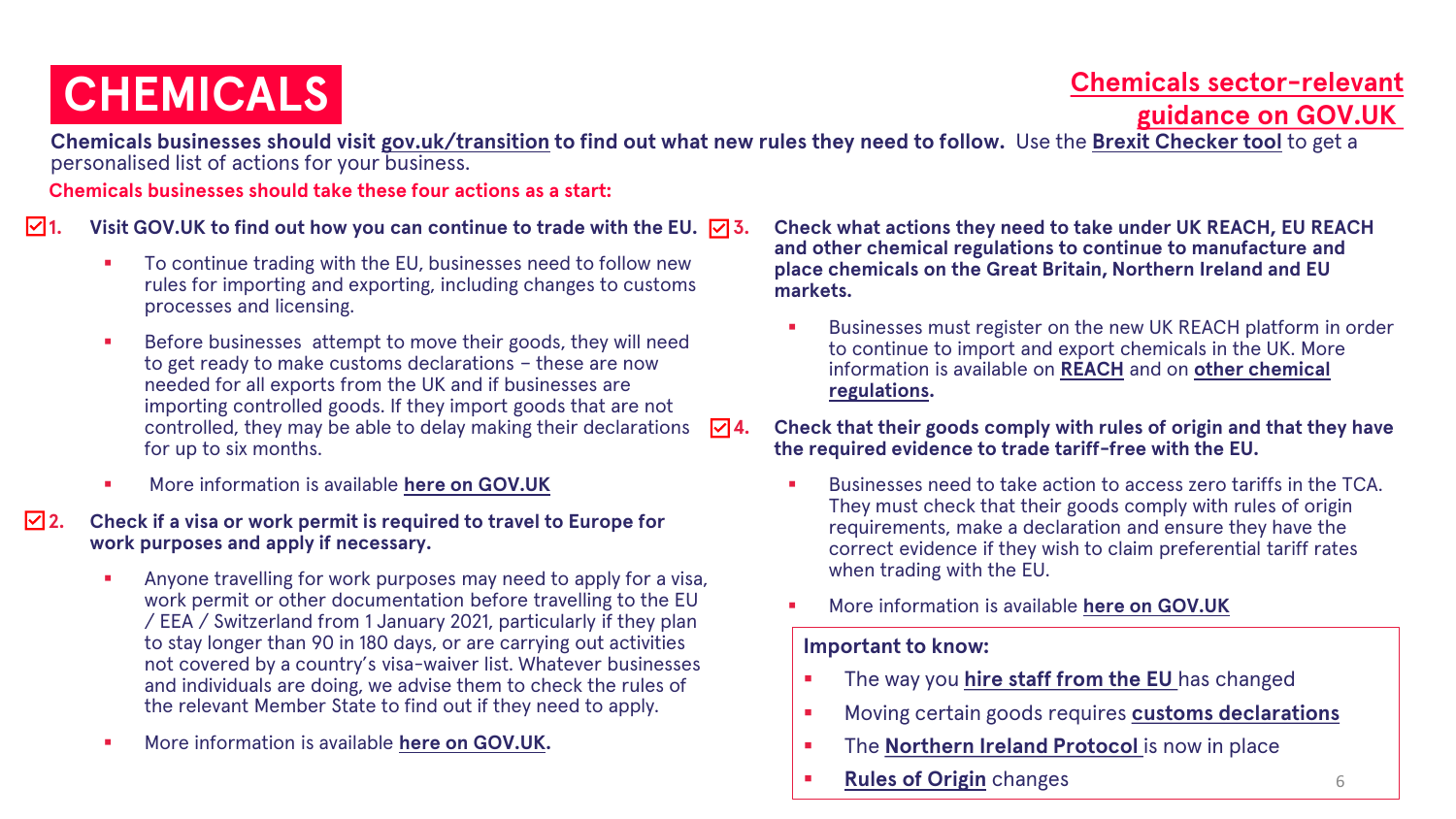## **CONSTRUCTION**<br> **i**CONSTRUCTION **i**CONSTRUCTION

7

**Construction businesses should visit [gov.uk/transition](https://www.gov.uk/transition) to find out what new rules they need to follow.** Use the **[Brexit Checker tool](https://www.gov.uk/transition-check/questions)** to get a personalised list of actions for your business.

**Construction businesses should take these four actions as a start:**

#### **1. Visit GOV.UK to find out how you can continue to trade with the EU.**

- To continue trading with the EU, businesses need to follow new rules for importing and exporting, including changes to customs processes and licensing. Visit GOV.UK/transition to find out what they need to do.
- Before businesses attempt to move their goods, they will need to get ready to make customs declarations – these are now needed for all exports from the UK and if businesses are importing controlled goods. If they import goods that are not controlled, they may be able to delay making their declarations for up to six months.
- More information is available [here on GOV.UK](https://www.gov.uk/topic/business-tax/import-export)

#### **2. The way businesses hire from the EU has changed.**

- Freedom of movement between the EU and UK has ended and the UK has introduced a new points-based immigration system. If a business wants to hire anyone from outside the UK's resident labour market, they must be a Home Office licenced sponsor. This includes recruiting people from the EU. Anyone coming to the UK to work will need a job offer from a licenced sponsor in advance and will need to meet certain skills and salary criteria. The new system doesn't apply when hiring Irish citizens, or EU citizens eligible to apply to the EU Settlement Scheme.
- More information is available **[here on GOV.UK](https://pbisemployers.campaign.gov.uk/)**.

#### **3. Use GOV.UK to identify how their business can be ready to sell certain goods in GB & EU.**

- Use GOV.UK to check rules on manufactured goods, such as marking requirements and approvals needed, to ensure their business can sell them on the GB and EU markets.
- More information is available **[here on GOV.UK](https://www.gov.uk/guidance/placing-manufactured-goods-on-the-market-in-great-britain)**

#### **4. Get their UK qualifications recognised now by EU regulators to be able to practise or service clients in the EU.**

- To continue to practise or service clients in the EU now that the transition period is over, they will need to ensure their qualifications are recognised by the relevant regulatory or professional body.
- More information is available **[here on GOV.UK](https://www.gov.uk/guidance/get-your-eu-professional-qualification-recognised-in-the-uk)**

- **EXECUTE:** The way you **hire staff from the EU** has changed
- Moving certain goods requires **[customs declarations](https://www.gov.uk/topic/business-tax/import-export)**
- **.** The **Northern Ireland Protocol** is now in place
- **[Rules of Origin](https://www.gov.uk/guidance/claiming-preferential-rates-of-duty-between-the-uk-and-eu) changes**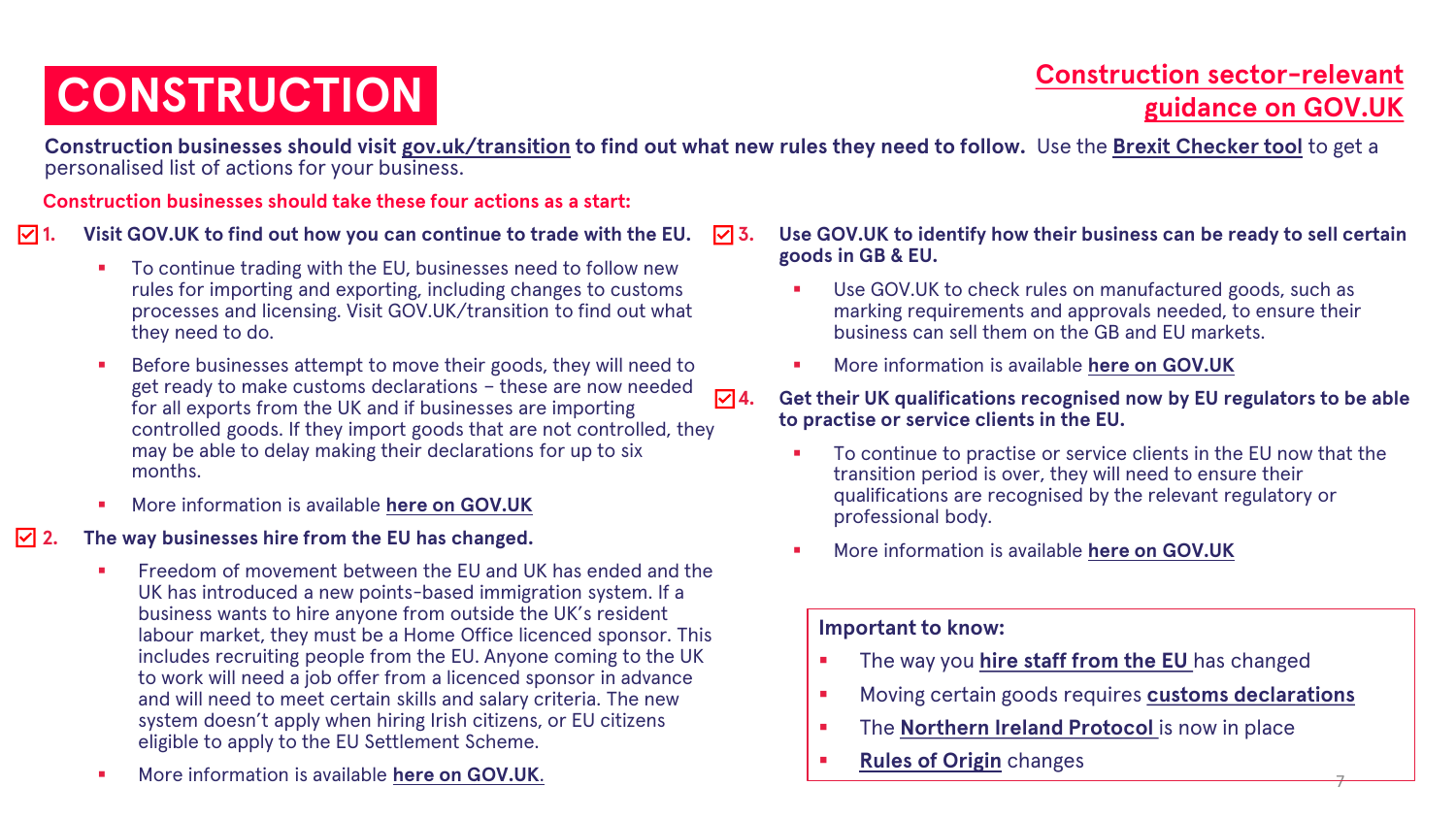### **CONSUMER GOODS**

### **Consumer Goods sector[relevant guidance on GOV.UK](https://www.gov.uk/government/collections/consumer-goods-sector-end-of-transition-period-guidance)**

**Consumer goods businesses should visit [gov.uk/transition](https://www.gov.uk/transition) to find out what new rules they need to follow.** Use the **[Brexit Checker tool](https://www.gov.uk/transition-check/questions)** to get a personalised list of actions for your business.

**Consumer Goods businesses should take these four actions as a start:**

 $\sqrt{11}$ . Visit GOV.UK to find out how they can continue to trade with the EU.  $\sqrt{3}$ .

- To continue trading with the EU, businesses need to follow new rules for importing and exporting, including changes to customs processes and licensing.
- Before businesses attempt to move your goods, they will need to get ready to make customs declarations – these are now needed for all exports from the UK and if businesses are importing controlled goods. If they import goods that are not controlled, they may be able to delay making your declarations for up to six months.
- More information is available **[here on GOV.UK](https://www.gov.uk/topic/business-tax/import-export)**
- **2. Use GOV.UK to identify how their business can be ready to sell certain goods in GB & EU.**
	- Use GOV.UK to check rules on manufactured goods, such as marking requirements and approvals needed, to ensure their business can sell them on the GB and EU markets.
	- More information is available **[here on GOV.UK](https://www.gov.uk/guidance/placing-manufactured-goods-on-the-market-in-great-britain)**

**3. Check that their goods comply with rules of origin and that they have the required evidence to trade tariff-free with the EU .**

- Businesses need to take action to access zero tariffs in the TCA. They must check that their goods comply with rules of origin requirements, make a declaration and ensure they have the correct evidence if they wish to claim preferential tariff rates when trading with the EU.
- More information is available **[here on GOV.UK](More%20information%20is%20available%20here%20on%20GOV.UK)**
- **4. Check their INCOTERMS to understand contractual obligations responsibilities with their customers and/or suppliers, to decide who is responsible for paying duties, VAT and making declarations at each stage of a consignment's journey.**
	- When trading across borders, make sure they understand who in their supply chain is responsible for declarations, VAT and duties.
	- More information is available **[here on GOV.UK](https://www.gov.uk/guidance/international-trade-paperwork-the-basics)**

- **EXECUTE:** The way you **hire staff from the EU** has changed
- Moving certain goods requires **[customs declarations](https://www.gov.uk/topic/business-tax/import-export)**
- **EXECT:** The **Northern Ireland Protocol** is now in place
- **[Rules of Origin](https://www.gov.uk/guidance/claiming-preferential-rates-of-duty-between-the-uk-and-eu)** changes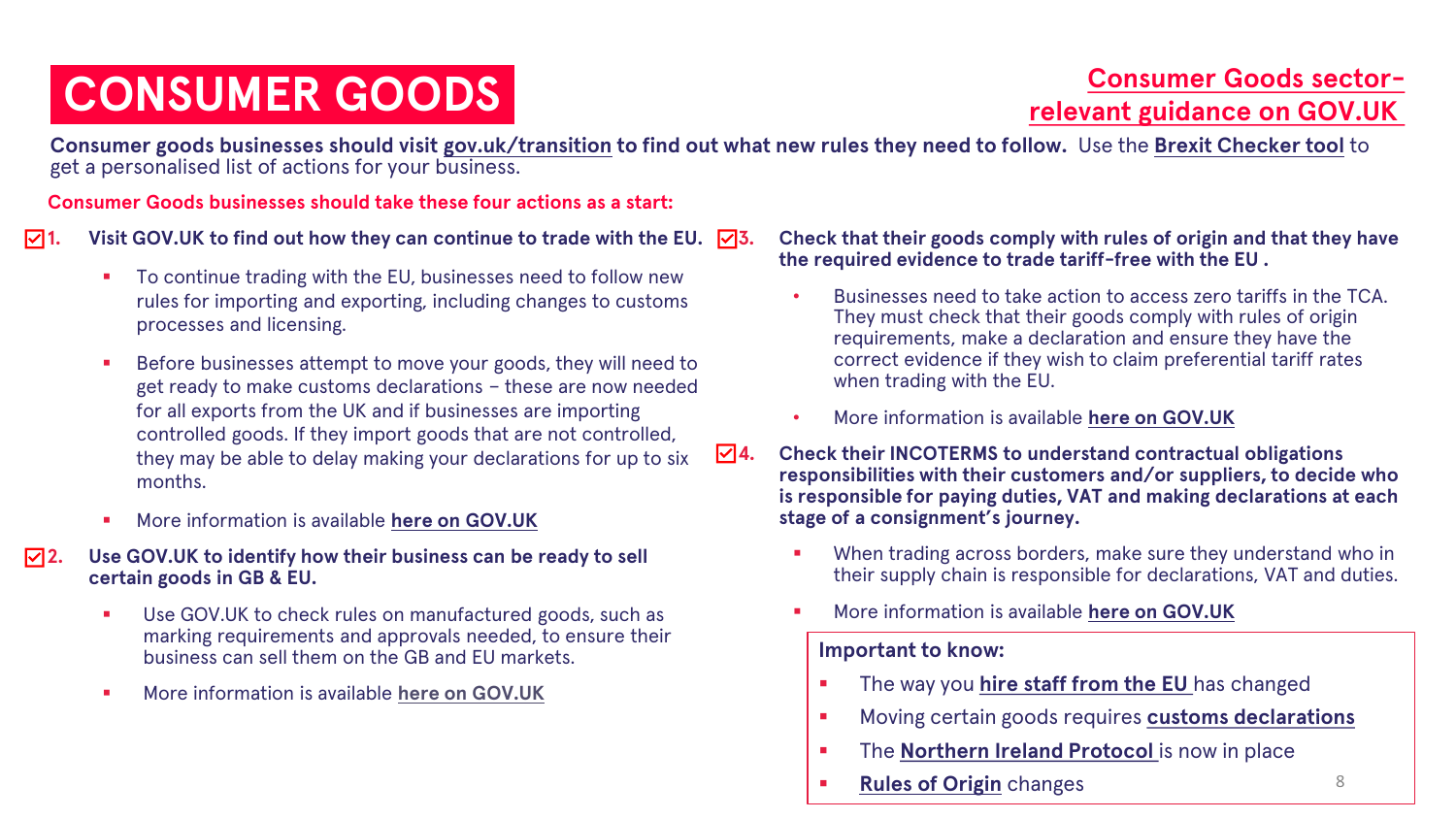### **ELECTRONICS AND MACHINERY**

### **[Electronics and Machinery sector](https://www.gov.uk/government/collections/electronics-and-machinery-sector-end-of-transition-period-guidance)relevant guidance on GOV.UK**

**[Electronics and machinery businesses should visit gov.uk/transition](https://www.gov.uk/transition-check/questions) to find out what new rules they need to follow.** Use the **Brexit Checker tool** to get a personalised list of actions for your business.

**Electronics and Machinery businesses should take these four actions as a start:**

**1. Visit GOV.UK to find out how they can continue to trade with the EU.**

- To continue trading with the EU, businesses need to follow new rules for importing and exporting, including changes to customs processes and licensing.
- Before businesses attempt to move your goods, they will need to get ready to make customs declarations – these are now needed for all exports from the UK and if businesses are importing controlled goods. If they import goods that are not controlled, they may be able to delay making your declarations for up to six months.
- **More information is available [here on GOV.UK](https://www.gov.uk/topic/business-tax/import-export)**
- **2. Check if a visa or work permit is required to travel to the EU for work purposes and apply if necessary.**
	- Anyone travelling for work purposes may need to apply for a visa, work permit or other documentation before travelling to the EU / EEA / Switzerland, particularly if they plan to stay longer than 90 in 180 days, or are carrying out activities not covered by a country's visa-waiver list. Whatever individuals and businesses are doing, we advise them to check the rules of the relevant Member State to find out if they need to apply.
	- More information is available **[here on GOV.UK](https://www.gov.uk/visit-europe-1-january-2021/business-travel-extra-requirements)**
- **3. Use GOV.UK to identify how their business can be ready to sell certain goods in GB & EU.**
	- Use GOV. UK to check rules on manufactured goods, such as marking requirements and approvals needed, to ensure their business can sell them on the GB and EU markets**.**
	- **More information is available [here on GOV.UK](https://www.gov.uk/guidance/placing-manufactured-goods-on-the-market-in-great-britain)**
- **4. Check that their goods comply with rules of origin and that they have the required evidence to trade tariff-free with the EU.**
	- Businesses need to take action to access zero tariffs in the TCA. They must check that their goods comply with rules of origin requirements, make a declaration and ensure they have the correct evidence if they wish to claim preferential tariff rates when trading with the EU.
	- More information is available [here on GOV.UK](https://eur02.safelinks.protection.outlook.com/?url=https%3A%2F%2Fwww.gov.uk%2Fguidance%2Fclaiming-preferential-rates-of-duty-between-the-uk-and-eu&data=04%7C01%7CMaddy.Willson%40beis.gov.uk%7C98519a8fb604418d780708d8be0d53bd%7Ccbac700502c143ebb497e6492d1b2dd8%7C0%7C0%7C637468311734433045%7CUnknown%7CTWFpbGZsb3d8eyJWIjoiMC4wLjAwMDAiLCJQIjoiV2luMzIiLCJBTiI6Ik1haWwiLCJXVCI6Mn0%3D%7C1000&sdata=JgmrihQwevHIx%2FppaevnTdU8w%2FdWx0lJSUQMt5o03nc%3D&reserved=0)

- **EXECUTE:** The way you [hire staff from the EU](https://pbisemployers.campaign.gov.uk/) has changed
- Moving certain goods requires **[customs declarations](https://www.gov.uk/topic/business-tax/import-export)**
- **EXECT:** The **Northern Ireland Protocol** is now in place
- **[Rules of Origin](https://www.gov.uk/guidance/claiming-preferential-rates-of-duty-between-the-uk-and-eu)** changes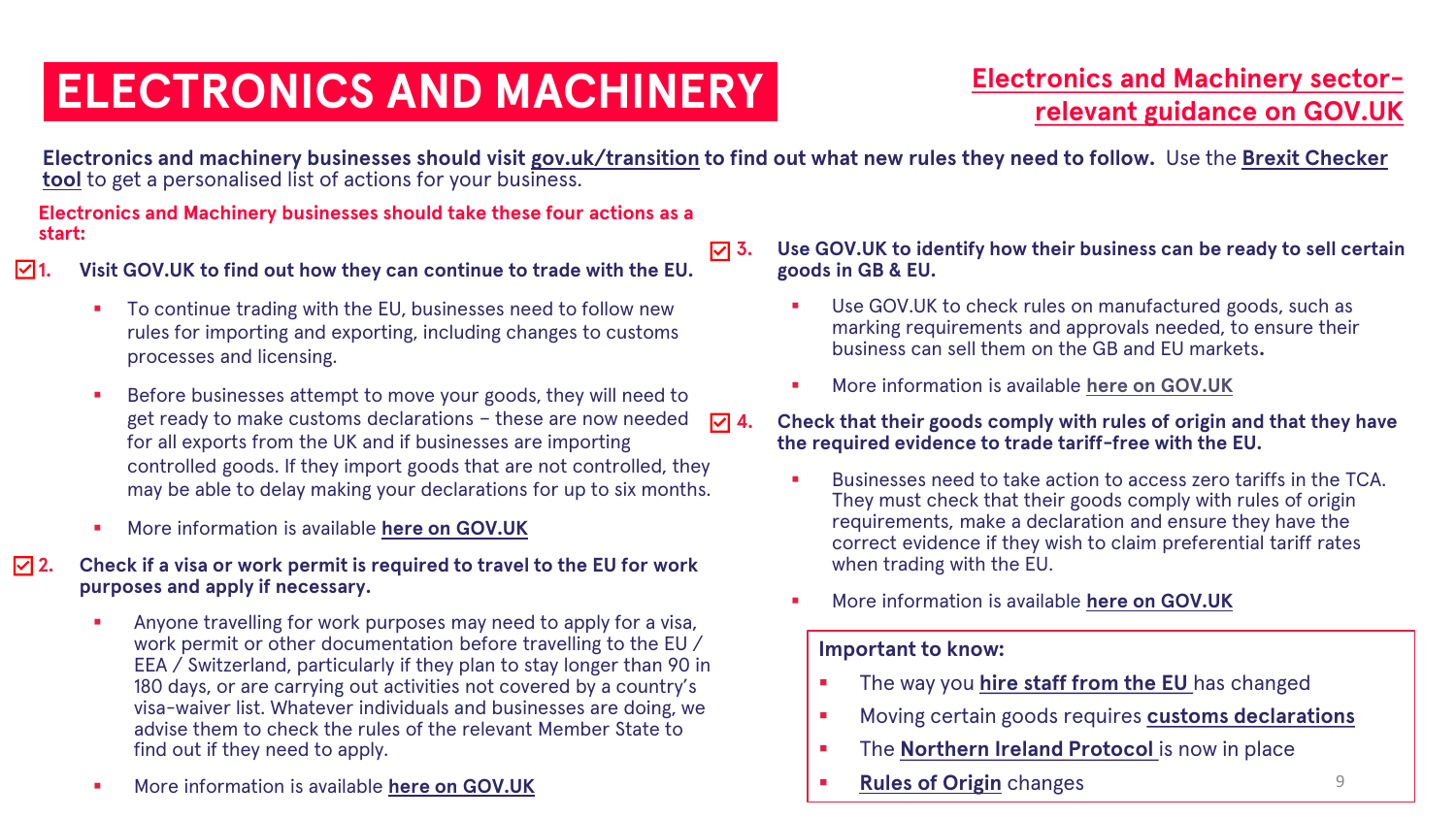### **Life Sciences sector-relevant For SCIENCES**<br> **ide SCIENCES**<br> **i[guidance on GOV.UK](https://www.gov.uk/government/collections/life-sciences-sector-end-of-transition-period-guidance)**

 $1<sub>0</sub>$ 

**Life Science businesses should visit [gov.uk/transition](https://www.gov.uk/transition) to find out what new rules they need to follow.** Use the **[Brexit Checker tool](https://www.gov.uk/transition-check/questions)** to get a personalised list of actions for your business.

#### **Life Science businesses should take these four actions as a start:**

- **1. Visit GOV.UK to find out how they can continue to trade with the EU.**
	- To continue trading with the EU, businesses need to follow new rules for importing and exporting, including changes to customs processes and licensing.
	- Before businesses attempt to move your goods, they will need to get ready to make customs declarations – these are  $\nabla$ 4. now needed for all exports from the UK and if businesses are importing controlled goods. If they import goods that are not controlled, they may be able to delay making your declarations for up to six months.
	- **More information is available [here on GOV.UK](https://www.gov.uk/topic/business-tax/import-export)**

#### **2. Be prepared on data protection and data transfers.**

- If a business receives personal data from the EU for business use, they may need to take action on data protection.
- **More information is available [here on GOV.UK](https://www.gov.uk/guidance/using-personal-data-in-your-business-or-other-organisation)**
- **3. Use GOV.UK (Check how to export goods (CHEG) tool) to check rules and restrictions, tax and tariff rates and exporting documents to move goods from the UK to the rest of the world.**
	- Businesses should use Check How to Export Goods to find up-to-date information about exporting goods from the UK.
	- More information is available **[here on GOV.UK](https://www.gov.uk/export-goods)**

#### **4. Continue to apply for Horizon 2020 funding via GOV.UK.**

Businesses should apply for Horizon 2020 funding. UK organisations can continue to bid into calls for new Horizon 2020 grant funding for the lifetime of the Horizon 2020 programme.

- The way you **hire staff from the EU** has changed
- Moving certain goods requires **[customs declarations](https://www.gov.uk/topic/business-tax/import-export)**
- The **Northern Ireland Protocol** is now in place
- **[Rules of Origin](https://www.gov.uk/guidance/claiming-preferential-rates-of-duty-between-the-uk-and-eu)** changes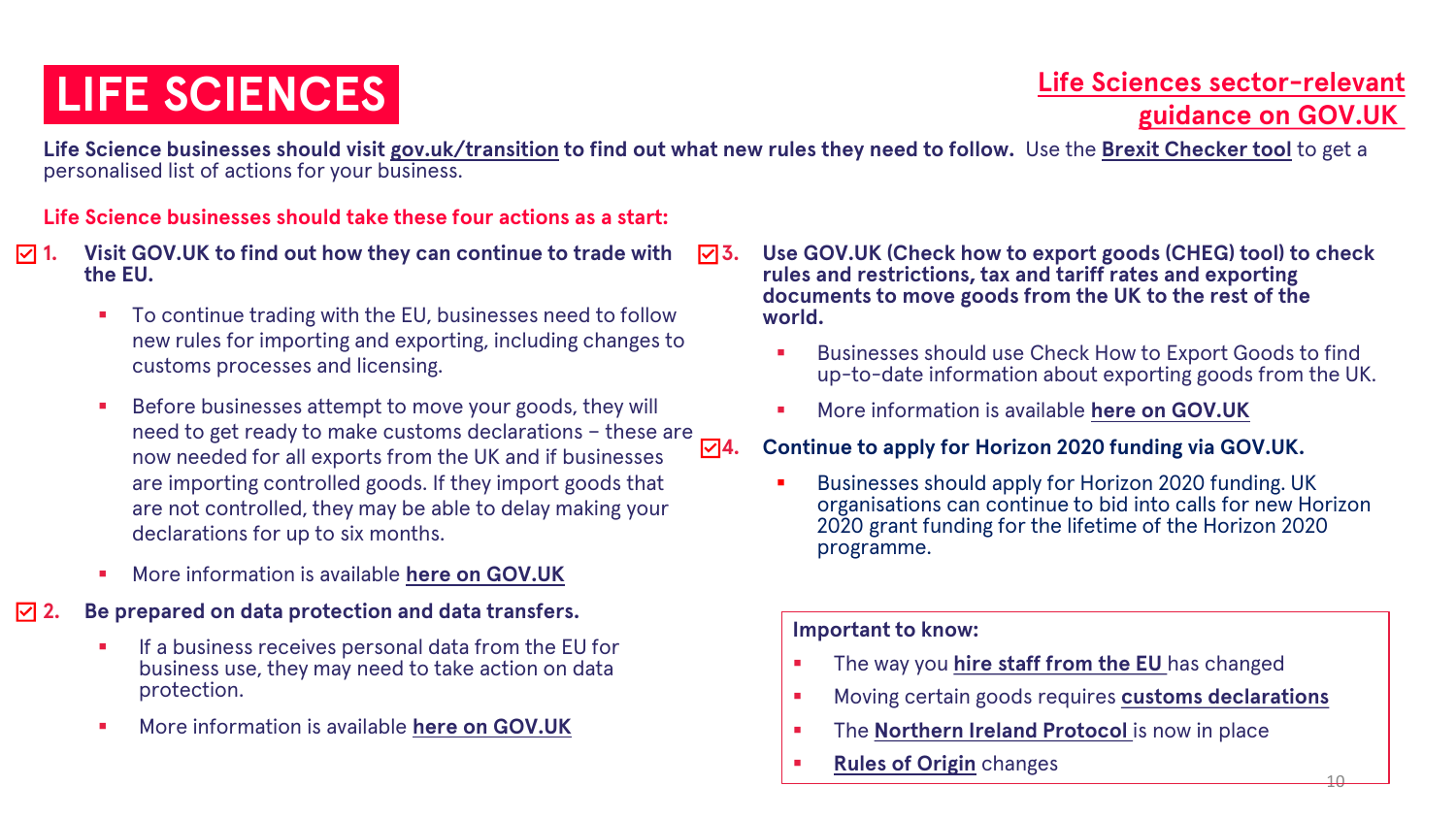## **[relevant guidance on GOV.UK](https://www.gov.uk/government/collections/metals-and-other-goods-sector-end-of-transition-period-guidance) intervalse Section Section Section Section Section Section Section Section Section Section Section Section Section Section Section Section Section Section Section Section Section Section Sect**

11

**Metals and materials businesses should visit [gov.uk/transition](https://www.gov.uk/transition) to find out what new rules they need to follow.** Use the **[Brexit Checker tool](https://www.gov.uk/transition-check/questions)** to get a personalised list of actions for your business.

**Metals and Materials businesses should take these four actions as a start:**

 $\sqrt{7}$  **1.** Visit GOV.UK to find out how they can continue to trade with the EU.  $\sqrt{7}$  3.

- To continue trading with the EU, businesses need to follow new rules for importing and exporting, including changes to customs processes and licensing.
- Before businesses attempt to move your goods, they will need to get ready to make customs declarations - these are now needed  $\overline{\mathsf{v}}$  4. for all exports from the UK and if businesses are importing controlled goods. If they import goods that are not controlled, they may be able to delay making your declarations for up to six months.
- **More information is available [here on GOV.UK](https://www.gov.uk/topic/business-tax/import-export)**
- **2. Familiarise themselves with the UK's new trade remedies process on GOV.UK**
	- Businesses can submit applications via the UK's new independent trade remedies system if they believe they are being injured by the effects of unfair trade practices or surges in imports.
	- More information is available **[here on GOV.UK](https://www.gov.uk/government/publications/the-uk-trade-remedies-investigations-process)**

**3. Use GOV.UK guidance to understand trading arrangements with non-EU countries.**

- Businesses need to check if the UK has negotiated a trade agreement with the country they will be trading with.
- More information is available **[here on GOV.UK](https://www.gov.uk/guidance/uk-trade-agreements-with-non-eu-countries)**

**4. Check that their goods comply with rules of origin and that they have the required evidence to trade tariff-free with the EU.**

- Businesses need to take action to access zero tariffs in the TCA. They must check that their goods comply with rules of origin requirements, make a declaration and ensure they have the correct evidence if they wish to claim preferential tariff rates when trading with the EU.
- More information is available **[here on GOV.UK](https://eur02.safelinks.protection.outlook.com/?url=https%3A%2F%2Fwww.gov.uk%2Fguidance%2Fclaiming-preferential-rates-of-duty-between-the-uk-and-eu&data=04%7C01%7CMaddy.Willson%40beis.gov.uk%7C98519a8fb604418d780708d8be0d53bd%7Ccbac700502c143ebb497e6492d1b2dd8%7C0%7C0%7C637468311734433045%7CUnknown%7CTWFpbGZsb3d8eyJWIjoiMC4wLjAwMDAiLCJQIjoiV2luMzIiLCJBTiI6Ik1haWwiLCJXVCI6Mn0%3D%7C1000&sdata=JgmrihQwevHIx%2FppaevnTdU8w%2FdWx0lJSUQMt5o03nc%3D&reserved=0)**

- **EXECUTE:** The way you **hire staff from the EU** has changed
- Moving certain goods requires **[customs declarations](https://www.gov.uk/topic/business-tax/import-export)**
- **EXECT:** The **Northern Ireland Protocol** is now in place
- **[Rules of Origin](https://www.gov.uk/guidance/claiming-preferential-rates-of-duty-between-the-uk-and-eu)** changes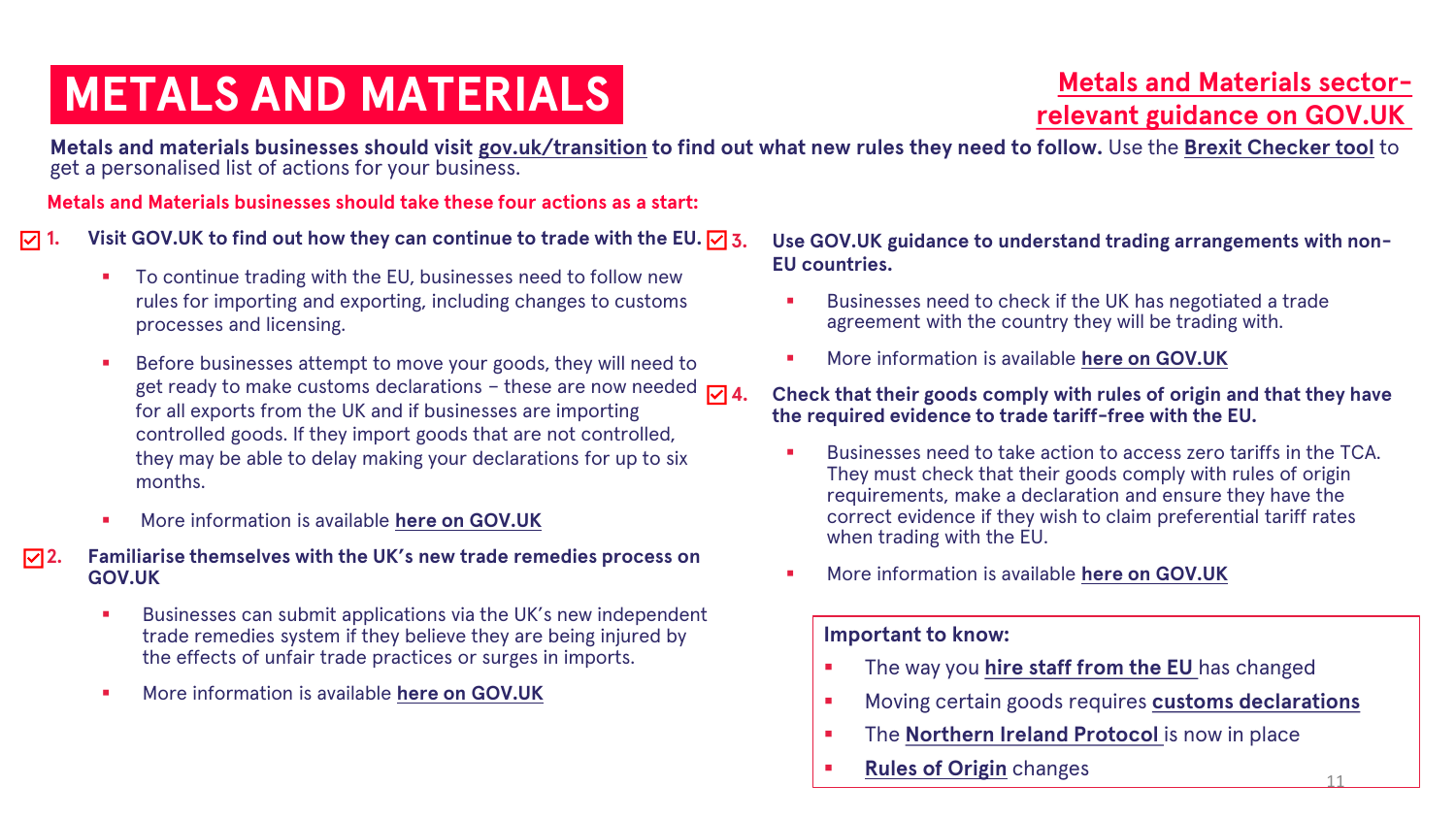### **PROFESSIONAL & BUSINESS SERVICES**

**[Professional & Business Services](https://www.gov.uk/government/collections/services-and-investment-sector-end-of-transition-period-guidance)** 

**sector-relevant guidance on GOV.UK**

**Professional and business services businesses should visit [gov.uk/transition](https://www.gov.uk/transition) [to find out what new rules they need to follow.](https://www.gov.uk/transition-check/questions)** Use the **Brexit Checker tool** to get a personalised list of actions for your business.

#### **Services businesses should take these five actions as a start:**

- **1. Check if a visa or work permit is required to travel to Europe for work purposes and apply if necessary.**
	- Anyone travelling for work purposes may need to apply for a visa, work permit or other documentation before travelling to the EU / EEA / Switzerland from 1 January 2021, particularly if they plan to stay longer than 90 in 180 days, or are carrying out activities not covered by a country's visa-waiver list. Whatever businesses  $\nabla \mathbf{A}$ . and individuals are doing, we advise them to check the rules of the relevant Member State to find out if they need to apply.
	- More information is available **[here on GOV.UK](https://www.gov.uk/visit-europe-1-january-2021/business-travel-extra-requirements)**

#### **2. The way businesses hire from the EU has changed.**

- Freedom of movement between the EU and UK has ended and the UK has introduced a new points-based immigration system. If a business wants to hire anyone from outside the UK's resident labour market, they must be a Home Office licenced sponsor. This includes recruiting people from the EU. Anyone coming to the UK to work will need a job offer from a licenced sponsor in advance and will need to meet certain skills and salary criteria. The new system doesn't apply when hiring Irish citizens, or EU citizens eligible to apply to the EU Settlement Scheme.
- More information is available [here on GOV.UK](https://pbisemployers.campaign.gov.uk/).

#### **3. Be prepared on data protection and data transfers.**

- If a business receives personal data from the EU for business use, they may need to take action on data protection. Find out more at GOV.UK/transition.
- More information is available **[here on GOV.UK](https://www.gov.uk/guidance/using-personal-data-in-your-business-or-other-organisation)**

#### **4. Get their UK qualifications recognised now by EU regulators to be able to practise or service clients in the EU.**

- To continue to practise or service clients in the EU now that the transition period is over, businesses will need to ensure their qualifications are recognised by the relevant regulatory or professional body.
- More information is available **[here on GOV.UK](https://www.gov.uk/guidance/get-your-eu-professional-qualification-recognised-in-the-uk)**

#### **5. Check changes to their ability to own, manage or direct a company registered in the EU.**

- **EXECT** If an individual has a UK business or is a UK citizen, there may be changes to their ability to own, manage or direct a company registered in the EU. If they provide services to the EU, they will need to check the national regulations of the country they are doing business in to understand how best to operate, including regulations regarding corporate structure, ownership, tax, data sharing and registration requirements.
- More information is available **[here on GOV.UK](https://www.gov.uk/guidance/providing-services-to-any-country-in-the-eu-iceland-liechtenstein-norway-or-switzerland-after-eu-exit)**.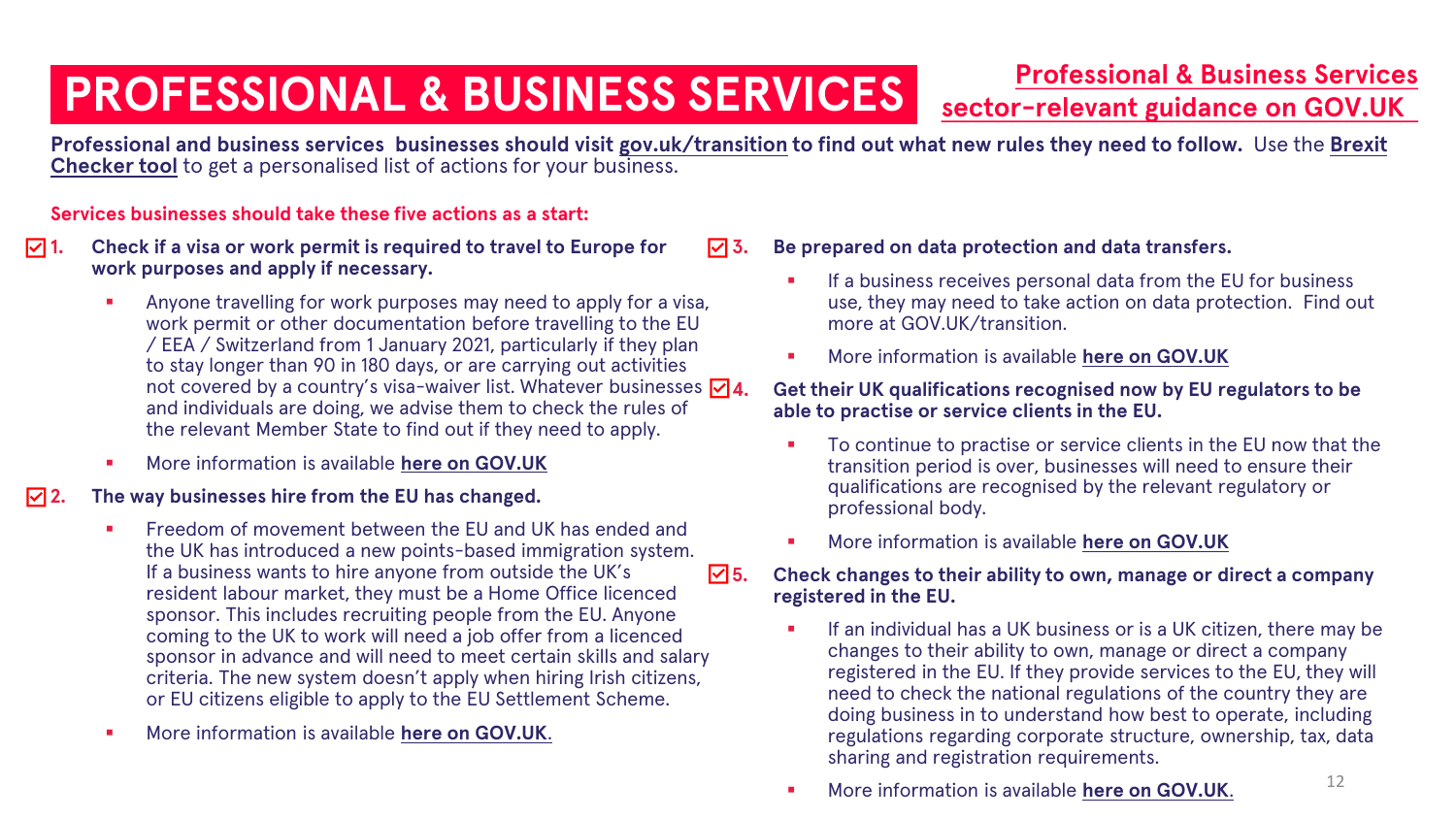**Retail businesses should visit [gov.uk/transition](https://www.gov.uk/transition) to find out what new rules they need to follow.** Use the **[Brexit Checker tool](https://www.gov.uk/transition-check/questions)** to get a personalised list of actions for your business.

**Retail businesses should take these four actions as a start:**

 $\sqrt{2}$  **1.** Visit GOV.UK to find out how they can continue to trade with the EU.  $\sqrt{3}$ .

- To continue trading with the EU, businesses need to follow new rules for importing and exporting, including changes to customs processes and licensing.
- Before they attempt to move your goods, businesses will need to get ready to make customs declarations – these are now needed for all exports from the UK and if businesses are importing controlled goods. If they import goods that are not controlled, they may be able to delay making their declarations for up to six months.
- More information is available **[here on GOV.UK](https://www.gov.uk/topic/business-tax/import-export)**
- **2. Check their INCOTERMS to understand contractual obligations responsibilities with their customers and/or suppliers, to decide who is responsible for paying duties, VAT and making declarations at each stage of a consignment's journey.** 
	- **•** When trading across borders, businesses should make sure they understand who in their supply chain is responsible for declarations, VAT and duties.
	- More information is available **[here on GOV.UK](https://www.gov.uk/guidance/international-trade-paperwork-the-basics)**

#### **3. Use GOV.UK to identify how their business can be ready to sell certain goods in GB & EU.**

- Businesses should use GOV.UK to check rules on manufactured goods, such as marking requirements and approvals needed, to ensure their business can sell them on the GB and EU markets.
- **More information is available [here on GOV.UK](https://www.gov.uk/guidance/placing-manufactured-goods-on-the-market-in-great-britain)**
- **4. Check that their goods comply with rules of origin and that they have the required evidence to trade tariff-free with the EU.**
	- Businesses need to take action to access zero tariffs in the TCA. They must check that their goods comply with rules of origin requirements, make a declaration and ensure they have the correct evidence if they wish to claim preferential tariff rates when trading with the EU.
	- More information is available **[here on GOV.UK](https://eur02.safelinks.protection.outlook.com/?url=https%3A%2F%2Fwww.gov.uk%2Fguidance%2Fclaiming-preferential-rates-of-duty-between-the-uk-and-eu&data=04%7C01%7CMaddy.Willson%40beis.gov.uk%7C98519a8fb604418d780708d8be0d53bd%7Ccbac700502c143ebb497e6492d1b2dd8%7C0%7C0%7C637468311734433045%7CUnknown%7CTWFpbGZsb3d8eyJWIjoiMC4wLjAwMDAiLCJQIjoiV2luMzIiLCJBTiI6Ik1haWwiLCJXVCI6Mn0%3D%7C1000&sdata=JgmrihQwevHIx%2FppaevnTdU8w%2FdWx0lJSUQMt5o03nc%3D&reserved=0)**

- **EXECUTE:** The way you [hire staff from the EU](https://pbisemployers.campaign.gov.uk/) has changed
- Moving certain goods requires **[customs declarations](https://www.gov.uk/topic/business-tax/import-export)**
- **The [Northern Ireland Protocol](https://www.gov.uk/government/collections/moving-goods-into-out-of-or-through-northern-ireland) is now in place**
- **[Rules of Origin](https://www.gov.uk/guidance/claiming-preferential-rates-of-duty-between-the-uk-and-eu)** changes